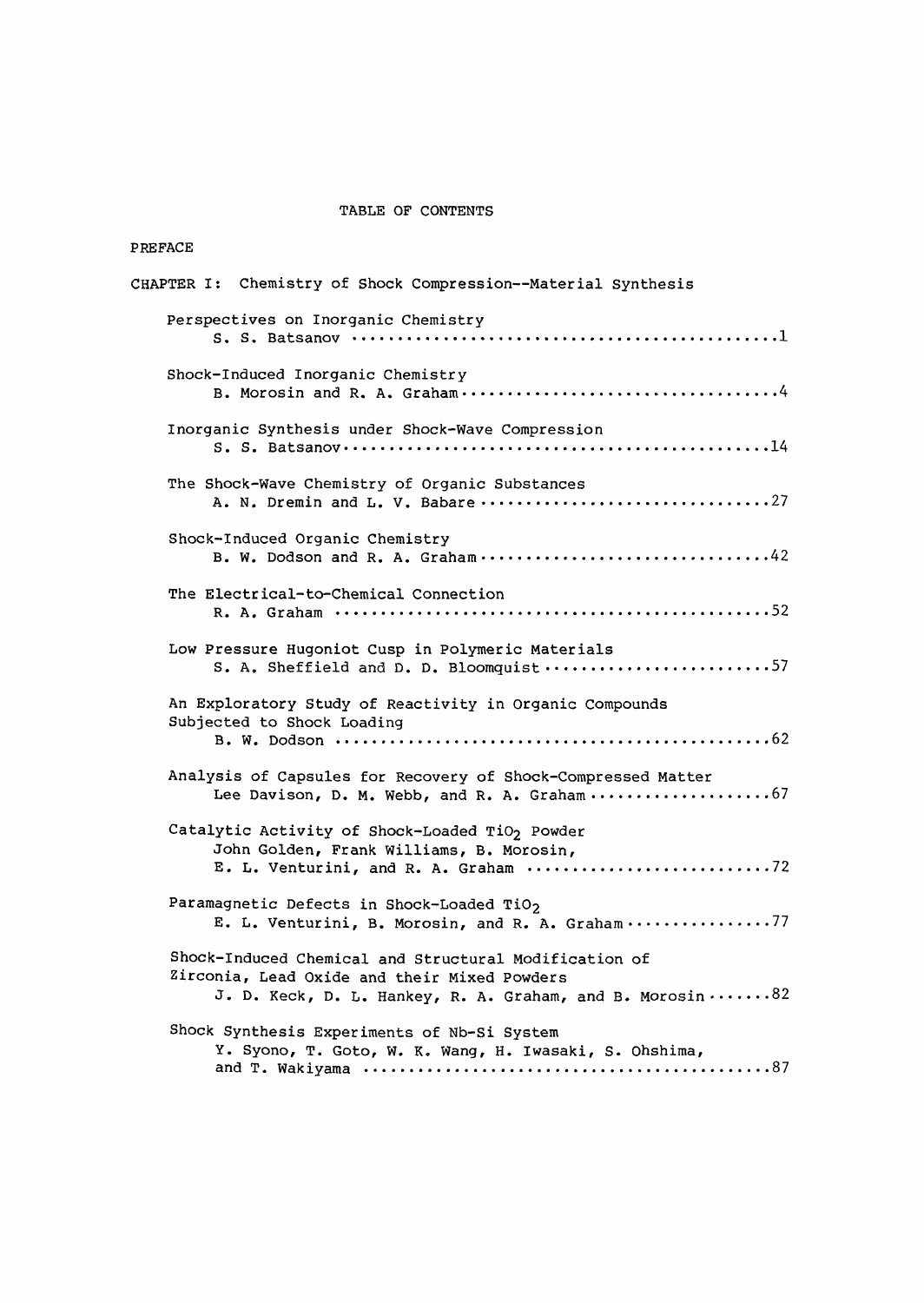Theoretical Studies of Shock Dynamics in Two-Dimensional Structures V. Microscopic Constraints on Shock-Induced **Signals** A. M. Karo, F. E. Walker, W. G. Cunningham, and J. R. Hardy 92 Experimental and Theoretical Studies on Shock Compression of Liquid Carbon Monoxide F. H. Ree, W. J. Nellis, M. van Thiel, and A. C. Mitchell 97 CHAPTER II: Microstructural Properties Metallurgical Effects of Shock Loading D. E. Mikkola and R. N. Wright  $\cdots$  .................................98 Development of Computational Models for Microstructural Features L. Seaman 118 Twinning in Iron by Laser Generated Shock Waves F. Cottet and J. P. Romain 130 Stress and Temperature-Driven Nucleation of Microscopic Voids in Metals D. R. Curran 135 Structural Deformation of Experimentally Shock-Loaded Periclase (MgO) H. Schneider and I. Jung 140 CHAPTER III: Ultra High Pressure Ultra High Pressure Laser-Driven Shock Wave Experiments R. J. Trainor, N. C. Holmes, and R. A. Anderson 145 Time and Space Resolved Measurements of the Dynamics of Laser Fusion Targets Robert H. Price, Mordecai D. Rosen, David L. Banner, Neil C. Holmes, Marian Kobierecki, James R. Zickuhr, and Harlow G. Ahlstrom 155 Impedance-Match Experiments Using High Intensity Lasers N. C. Holmes, R. J. Trainor, R. A. Anderson, L. R. Veeser, and G. A. Reeves 160 Contrasts in One- and Two-Dimensional Hydrocode Calculations of Laser-Generated Shock Waves in Disk Targets R. J. Harrach, Y. T. Lee, R. J. Trainor, N. C. Holmes, M. D. Rosen, D. L. Banner, and R. J. Olness ...............164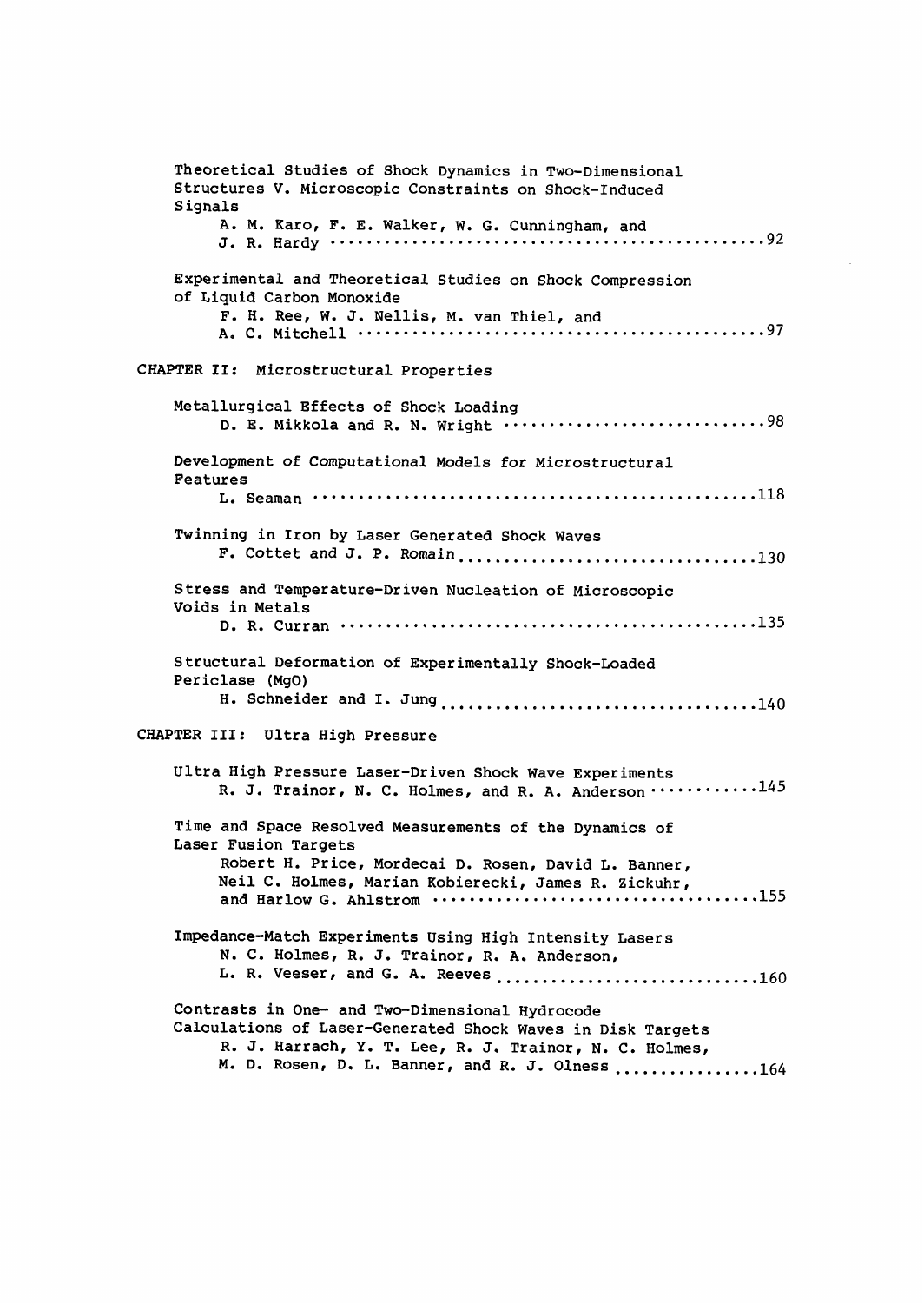Shock Compression Measurements at Pressure > 1 TPa C. E. Ragan, B. C. Diven, M. Rich, E. E. Robinson, and W. A. Teasdale 169 Shock Hugoniot Experiments Using an Electric Gun K. E. Froeschner, H. Chau, G. Dittbenner, R. S. Lee, K. Mikkelson, D. Steinberg, and R. C. Weingart ............174 Railguns for Equation-of-State Research R. S. Hawke, A. L. Brooks, A. C. Mitchell, C. M. Fowler, D. R. Peterson, and J. W. Shaner .............179 Enhanced Performance of a Two-Stage Light-Gas Gun A. C. Mitchell, W. J. Nellis, and B. Monahan ..............184 Shock Effects in Particle Beam Fusion Targets M. A. Sweeney, F. C. Perry, J. R. Asay, and M. M. Widner 188 CHAPTER IV: Equation of State Some Techniques and Results from High-Pressure Shock-Wave Experiments Utilizing the Radiation from Shocked Transparent Materials R. G. McQueen and J. N. Fritz ................................193 Theoretical Equations of State for Metals G. I. Kerley 208 A New Full-Range Equation of State for Copper K. S. Long, D. Young, and F. H. Ree ..........................213 Accurate Self-Consistent-Field Isotherms for NaCl to 30 GPa M. S. T. Bukowinski 218 The Shock Compression of Liquid H<sub>2</sub> to 10 GPa (100 kbar) W. J. Nellis, M. Ross, M. van Thiel, A. C. Mitchell, G. J. Devine, and N. Brown ..................................223 Equation of State Experiments and Theory Relevant to Modeling the Major Planets Marvin Ross and William J. Nellis ...........................226 One-Dimensional Isentropic Compression Gregory A. Lyzenga and Thomas J. Ahrens ...................231 A Method of Determining Points on the Principal Isentropes of Molecular Liquids M. B. Boslough and T. J. Ahrens ..............................236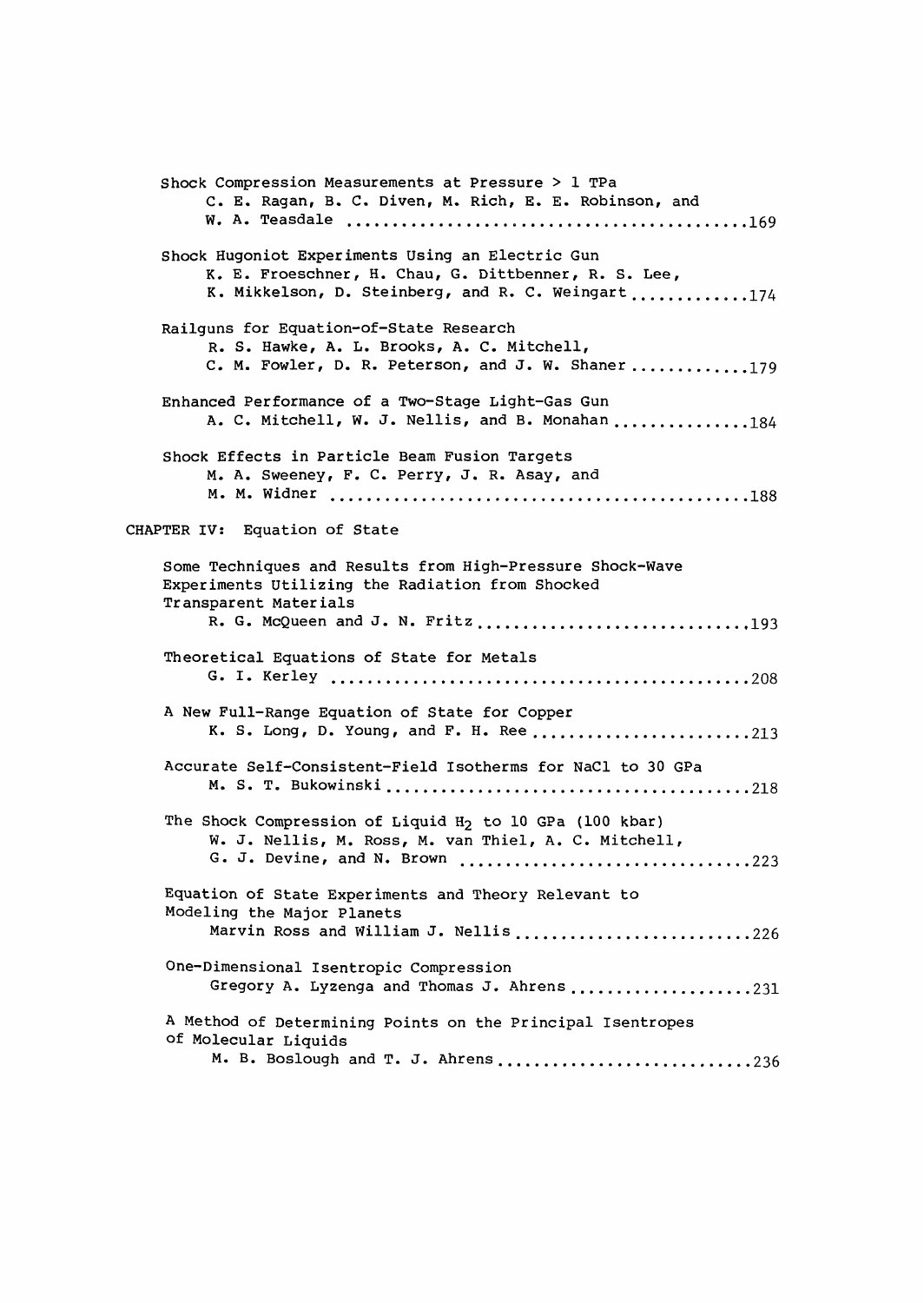Molecular Dynamics Study of Sodium Using a Model Pseudopotential Richard E. Swanson, Galen K. Straub, and Brad Lee Holian 241 Characterization of Thermomechanical Response of Porous Vanadium R. E. Tokheim and A. B. Lutze .................................246 CHAPTER V: Electrical and Optical Properties Behavior of Ferroelectric Ceramics and PVF<sub>2</sub> Polymers under Shock Loading F. Bauer 251 Optical Pyrometry at High Shock Pressures and Its Interpretation G. A. Lyzenga 268 Microwave Dielectric Constant of Shock-Loaded Lithium Niobate J. K. Hartman, J. L. Wise, R. A. Graham, R. O. Johnson, G. E. Clark, and T. J. Burns ..................277 Effect of Shock Waves on the Absorption Spectrum of Ruby R. S. Hixson, P. M. Bellamy, G. E. Duvall, and C. R. Wilson 282 Temperature Measurements of Shocked Translucent Materials by Time-Resolved Infrared Radiometry William G. Von Holle 287 Time Resolved Spectroscopy of Shock Compressed Liquids K. Ogilvie and G. E. Duvall 292 The Resistivity of Liquid Carbon Disulfide During Shock Compression C. R. Wilson, G. E. Duvall and K. Ogilvie ..................296 Electrical and Optical Measurements on Fused Quartz under Shock Compression K. Kondo, T. J. Ahrens, and A. Sawaoka .......................299 Shock-Compression Temperature Rise Determined from Resistivity of Embedded Metal Foils  $D.$   $D.$  Bloomquist and S. A. Sheffield  $\ldots$   $\ldots$   $\ldots$   $\ldots$   $\ldots$   $\ldots$   $\ldots$  304 Reflection of a Laser-Generated Optical Signal from a Shock Front in Water P. Harris and H. N. Presles 300 and 100 and 100 and 100 and 100 and 100 and 100 and 100 and 100 and 100 and 100 and 100 and 100 and 100 and 100 and 100 and 100 and 100 and 100 and 100 and 100 and 100 and 100 and 100 and 10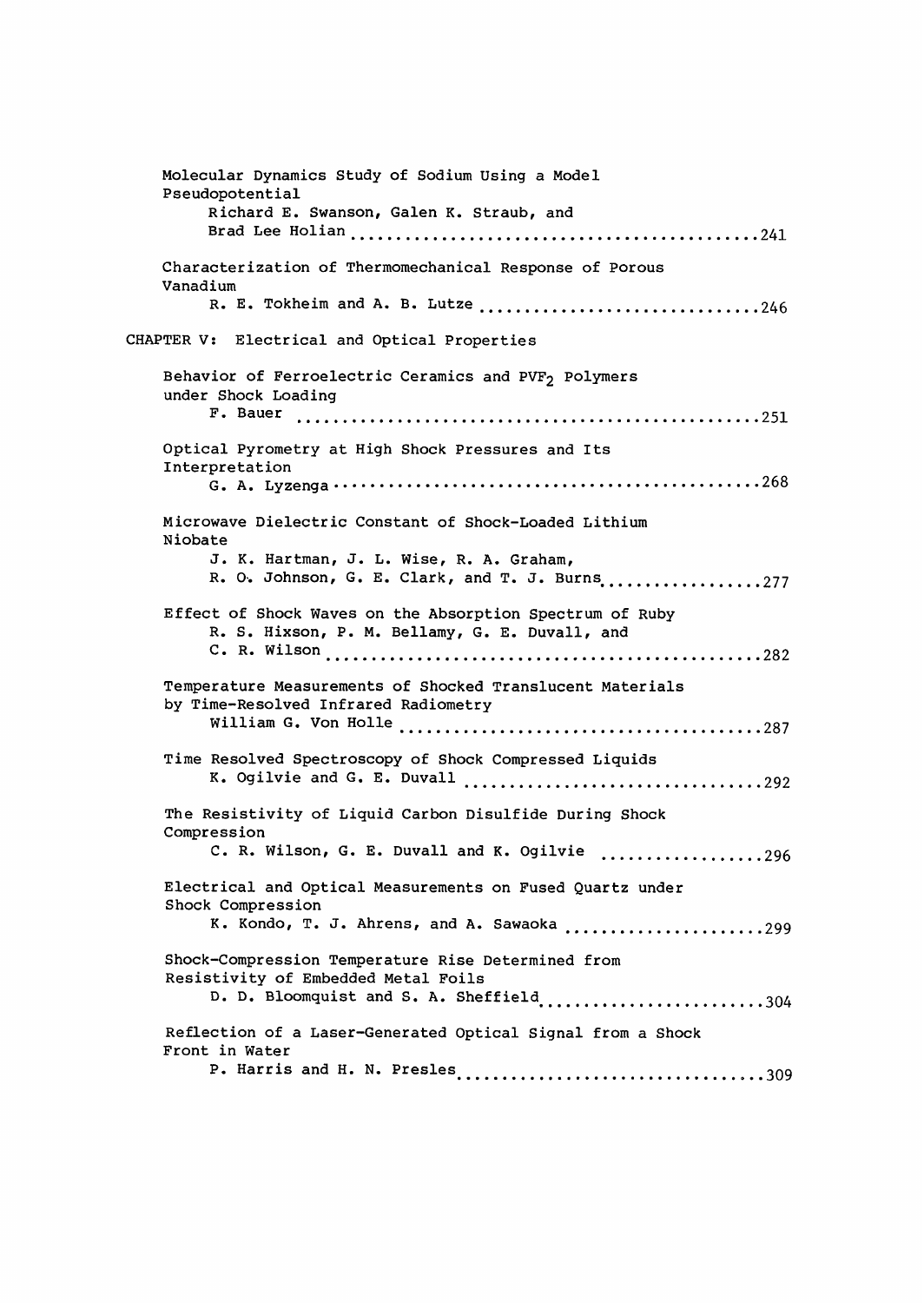CHAPTER VI: Phase Transitions High Temperature Phase Transformation in the Titanium Alloy  $Ti-6A1-4V$ J. E. Shrader and M. D. Bjorkman .............................310 Glass Transition in Shock Loaded Ceramics Y. Horie 315 Shock-Induced Phase Transition in GaP Tsuneaki Goto and Yasuhiko Syono ............................320 Shock Compression and Phase Transformation of A1N and BP K. Kondo, A. Sawaoka, K. Sato, and M. Ando ................325 Crystallographic Properties of Lithium Niobate Shock-Loaded from 3.7 to 20 GPa and Preserved for Post-Shock Study B. Morosin and R. A. Graham ..................................330 Shock-Induced Defects in Cadmium Sulfide B. W. Dodson and E. L. Venturini ..........................335 The  $\alpha-\beta$  Transition in T=0 High Pressure Beryllium A. K. McMahan 340 Basic Features of Dynamic Phase Transition in Finite Samples N. Salansky, H. Mar, D. Hawken, and Y. Kleiman.............345 CHAPTER VII: Constitutive Modeling On Constitutive Modelling for the Shock Physicist W. Herrmann 346 Dynamic Stress-Strain Curves at Plastic Shear Strain Rates  $of 10^5 s^{-1}$ C. H. Li and R. J. Clifton 360 Interpretation of Shock-Wave Data for Beryllium and Uranium with an Elastic-Viscoplastic Constitutive Model Daniel J. Steinberg and Richard W. Sharp, Jr. ..............367 On a Criterion for Thermo-Plastic Shear Instability T. J. Burns, D. E. Grady, and L. S. Costin..................372 Dynamic Compaction of Elastic-Visco-Plastic Porous Materials under Shock K. Kim and S. I. Oh 376 Numerical Analysis of Hopkinson Bar Experiments on Dislocation Dynamics Minao Kamegai 381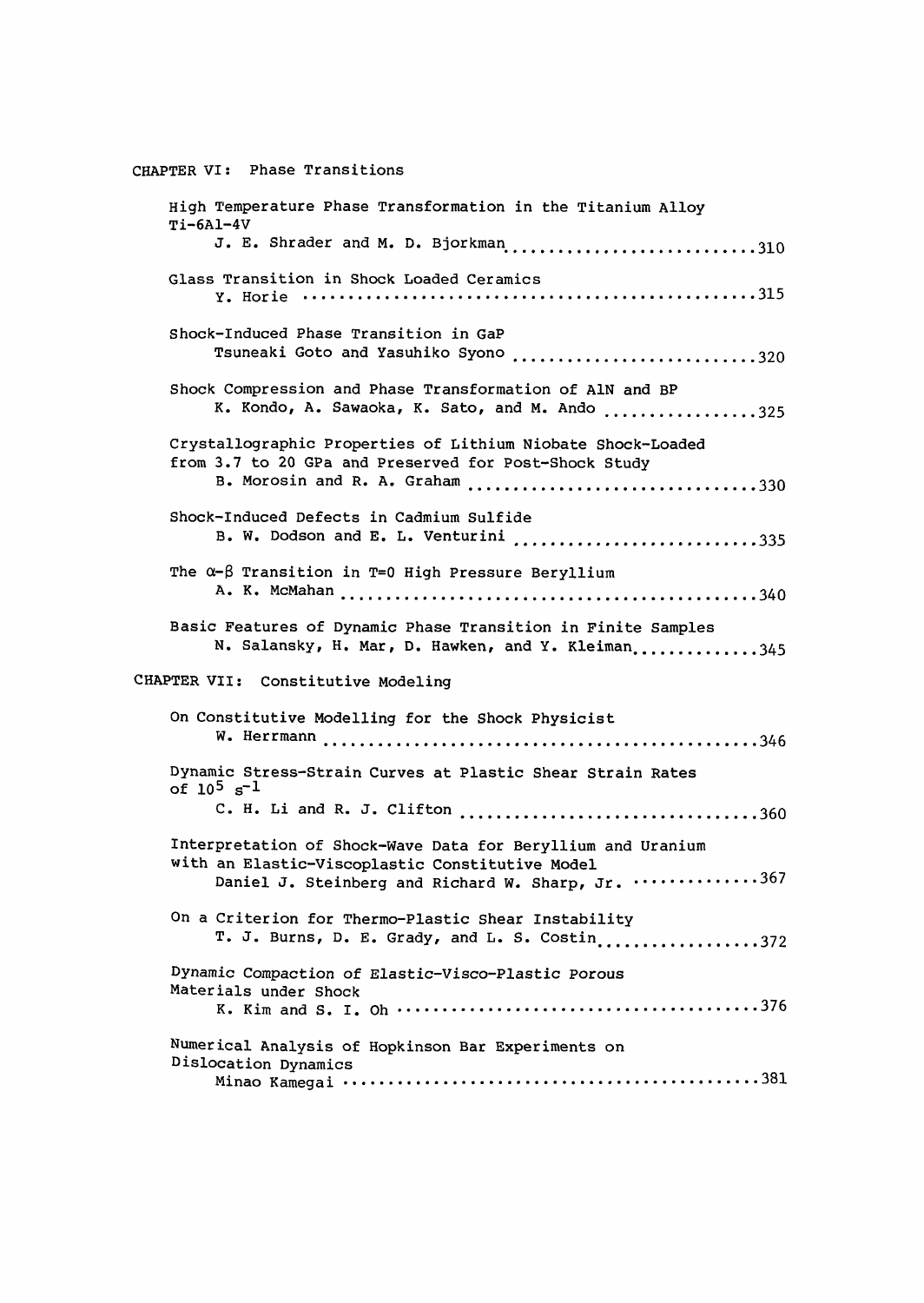CHAPTER VIII: Strength of Compressed Solids Quasi-Elastic High-Pressure Waves in 2024 Al and Copper  $C. E. Morris, J. N. Fritz, and Brad Lee Holian...$ .........382 Shock Release of 2024-T351 Aluminum in the 10 GPa Range Y. Partom, D. Yaziv, and Z. Rosenberg ....................387 Shock-Wave Compression of a Borosilicate Glass up to 170 kbar J. Cagnoux 392 Determination of Mean and Deviatoric Stresses in Shock Loaded Solids P. F. Chartagnac 397 Symmetric Rod Impact Technique for Dynamic Yield Determination D. C. Erlich, D. A. Shockey, and L. Seaman...............402 Re-examination of the Precursor Decay Anomaly R. J. Clifton 407 A Thermal-Viscous Model for Heterogeneous Yielding in Aluminum D. B. Hayes and D. E. Grady ..............................412 Shock Compression of Beryllium J. L. Wise, L. C. Chhabildas, and J. R. Asay  $\cdots$ ..........417 Reshock and Release Behavior of Beryllium  $L. C. Chhabildas, J. L. Wise, and J. R. Asay  $\cdots \cdots \cdots \cdots 422$$ Strain Rate Effects of Beryllium under Shock Compression J. R. Asay, L. C. Chhabildas, and J. L. Wise  $\cdots$ .........427 Shock Wave Propagation in Beryllium at Small Impact Stresses and Elevated Temperatures M. D. Bjorkman and J. E. Shrader .........................432 Large Amplitude Compression and Shear Wave Propagation in an Elastomer Y. M. Gupta, W. J. Murri, and D. Henley ..................437 CHAPTER IX: Fracture Spallation by Ductile Void Growth J. N. Johnson 438 Analyses of Ductile Flow and Fracture in Two Dimensions M. E. Kipp and Lee Davison .................................442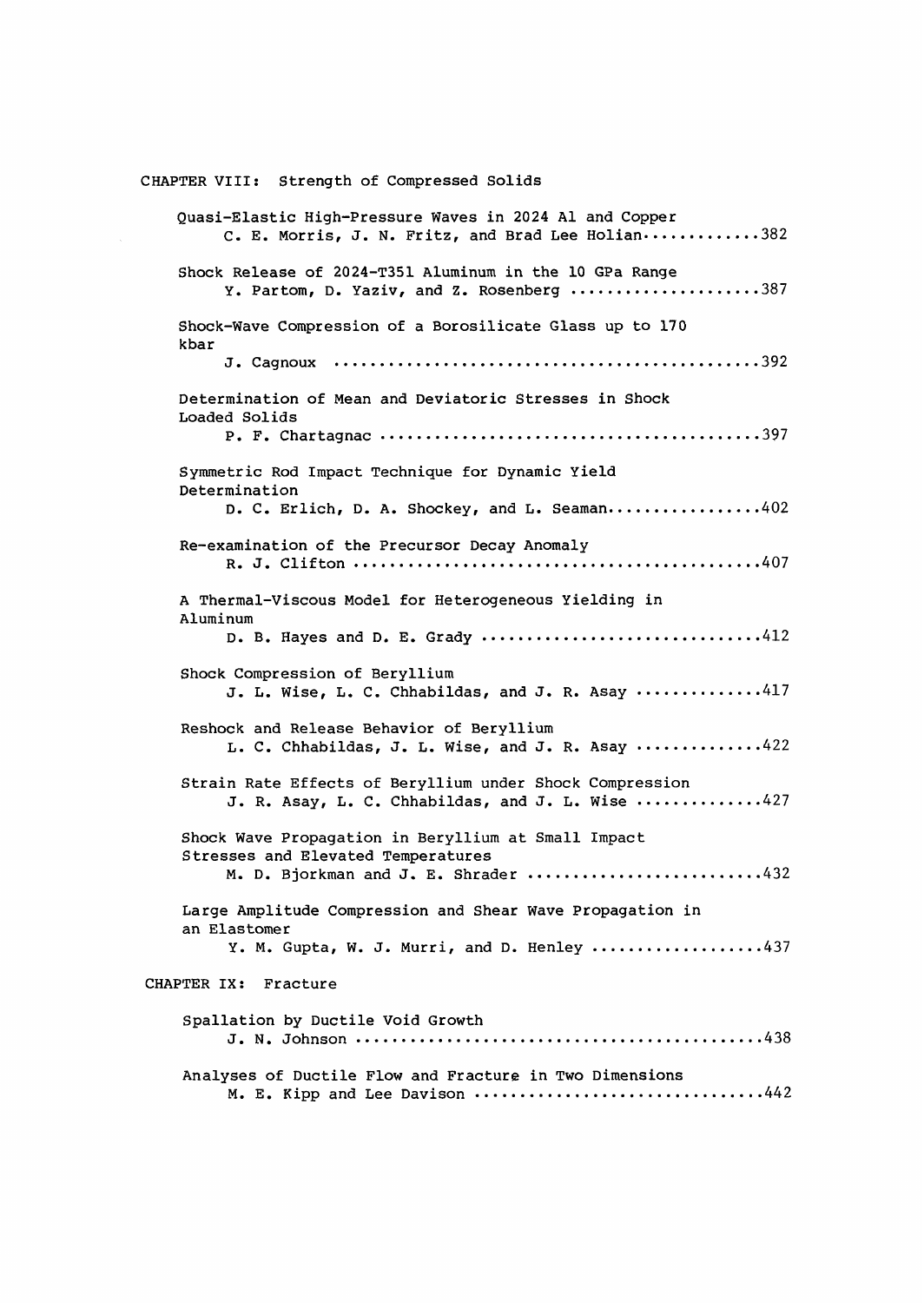| Nucleation Threshold Stresses for the Dynamic Fracture of a<br>Low-Alloy Ni-Cr Steel                                                           |
|------------------------------------------------------------------------------------------------------------------------------------------------|
| G. L. Moss, P. H. Netherwood, Jr., and L. Seaman 446                                                                                           |
| An Investigation of Incipient Fracture in Shock-Loaded<br>Lamellar Cobalt-Aluminum Eutectic<br>William E. Thompson and William W. Predebon 451 |
| Fragment Size Prediction in Dynamic Fragmentation                                                                                              |
| Fracture Model for High Energy Propellant<br>W. J. Murri, D. R. Curran, and L. Seaman 460                                                      |
| Calculations of Cratering Experiments with the Bedded Crack<br>Model                                                                           |
|                                                                                                                                                |
| Fracture Initiation Using Tailored-Pulse Loading<br>A. S. Kusubov and R. P. Swift 470                                                          |
| Correlation of Impulsive Strain Effects in Rocks with<br>Detonation Parameters of the Strain-Generating Explosive<br>Charges                   |
|                                                                                                                                                |
| Dynamic and Stress Intensity in Elastic Strips<br>W. G. Hoover and B. Moran 480                                                                |
| CHAPTER X: Shock Phenomena and Experimental Technique                                                                                          |
| Ramp-Wave Generator Studies<br>M. Germain-Lacour and M. de Gliniasty 481                                                                       |
| Experiments on the Attenuation of Shock Waves in Condensed<br>Matter                                                                           |
| Ch. Klee, M. Kroh, and D. Ludwig 486                                                                                                           |
| Calibration of Piezoresistive Gauges<br>G. L. Nutt and J. O. Hallquist 491                                                                     |
| Electromagnetic Gauge for Measuring the Radial Particle<br>Velocity in 2-D Flow                                                                |
| G. Rosenberg, D. Yaziv, and M. Mayseless 495                                                                                                   |
| Effects of Thin Glue Bonds on Shock Waves in LiF                                                                                               |
| Ejection of Material from Shocked Surfaces of Tin,<br>Tantalum, and Lead-Alloys                                                                |
| P. Andriot, P. Chapron, and F. Olive 505                                                                                                       |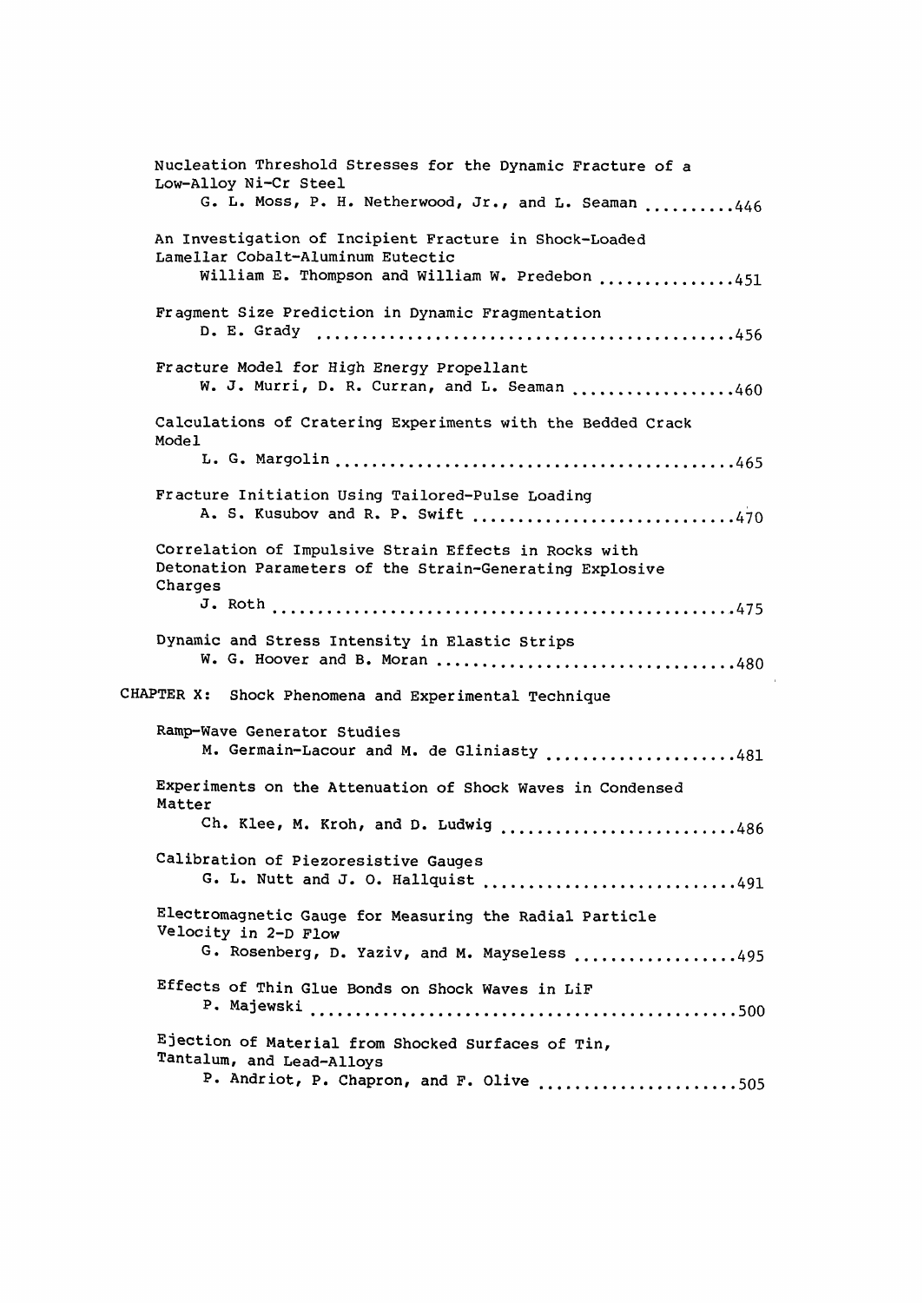| Shock Attenuation in an Inertial Confinement Fusion Reactor                                                                                                                 |
|-----------------------------------------------------------------------------------------------------------------------------------------------------------------------------|
| Cavitation in Water Induced by the Reflection of Shock Waves<br>P. L. Marston and G. L. Pullen 515                                                                          |
| Shock Wave Stability                                                                                                                                                        |
| Piezoelectric Shear Stress Gage for Dynamic Loading<br>Y. M. Gupta and W. J. Murri 525                                                                                      |
| Analysis and Modeling of Piezoresistance Response                                                                                                                           |
| A Theory for the Shock-Loading Response of an<br>Alumina-Filled Epoxy Mixture                                                                                               |
| MAPTER XI: High Velocity Penetration                                                                                                                                        |
| Numerical Modeling of Oblique Hypervelocity Impact Using<br>Two-Dimensional Plane Strain Models                                                                             |
| Measurement Problems in High Velocity Impact Experiments                                                                                                                    |
| Experimental and Numerical Investigations Concerning the<br>Dynamics of Penetration Processes<br>H. Senf, U. Hornemann, H. Rothenhäusler, F. Scharpf,                       |
| TOODY-WONDY Calculations of Penetration Events<br>D. L. Hicks, F. R. Norwood, and T. G. Trucano 544                                                                         |
| Hypervelocity Impact Response of Ti and Be                                                                                                                                  |
| CHAPTER XII: High Explosives                                                                                                                                                |
| Free-Surface Velocity Measurements of Plates Driven by<br>Reacting and Detonating RX-03-BB and PBX-9404<br>L. M. Erickson, H. G. Palmer, N. L. Parker, and<br>H. C. Vantine |
| Thin Pulse Initiation of PBX-9404<br>H. C. Vantine, J. Chan, and L. M. Erickson 558                                                                                         |
| High Explosive Detonations in Varying Oxygen Atmospheres<br>F. R. Kovar, K. R. Trigger, L. G. Guymon, and                                                                   |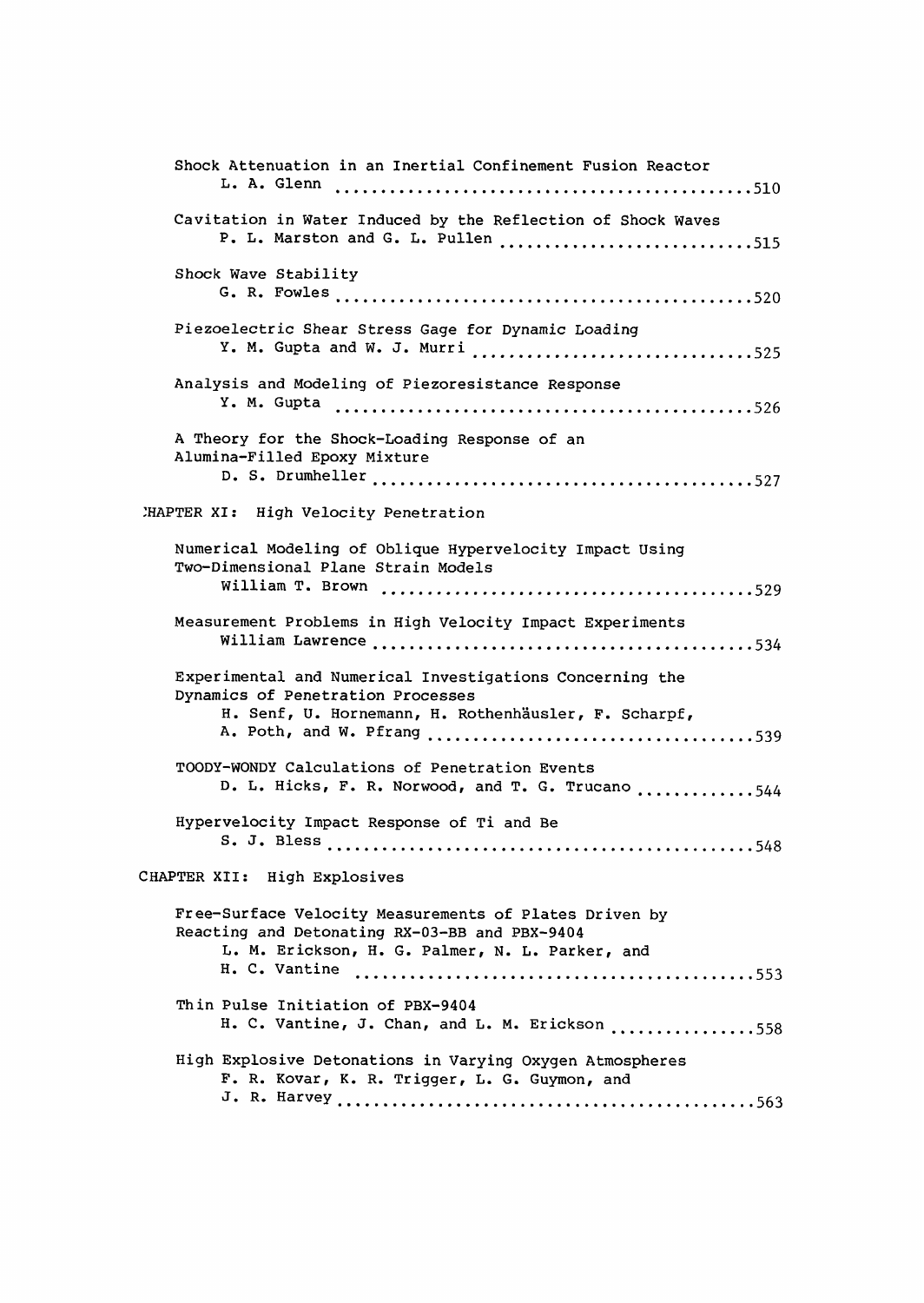| Calculated Shock Pressures in the Aquarium Test                                                                                                                    |
|--------------------------------------------------------------------------------------------------------------------------------------------------------------------|
|                                                                                                                                                                    |
| Effect of Charge Diameter on Detonation Pressure Measured<br>by Aquarium Technique                                                                                 |
| Kang Xu, De-yang Yu, Yun-xiang Xu, and Xiung-fei Zeng573                                                                                                           |
| Shock Waves in Fresh Water Generated by Detonation of<br>Pentolite Spheres                                                                                         |
| T. P. Liddiard and J. W. Forbes578                                                                                                                                 |
| Comparison of Axial Longitudinal Velocity Measurements<br>Determined Ultrasonically and by a Weak Shock Velocity<br>Technique on an Aluminized Melt Cast Explosive |
| J. W. Forbes and W. L. Elban583                                                                                                                                    |
| Grüneisen Parameter Measurements for High Explosives                                                                                                               |
|                                                                                                                                                                    |
| Pressure Dependent Vibronic Relaxation in Shocked Explosives                                                                                                       |
|                                                                                                                                                                    |
| Shock-Induced Instability Due to Crack-Like Defects in a<br>Solid Propellant                                                                                       |
| The Divergent Quasistationary Detonation Wave                                                                                                                      |
|                                                                                                                                                                    |
| Radiographic Study of Impact in Polymer-Bonded Explosives<br>Erik Fugelso, J. D. Jacobson, Robert R. Karpp, and                                                    |
|                                                                                                                                                                    |
| Plane Shock Initiation of Gamma-Irradiated PETN Single<br>Crystals                                                                                                 |
|                                                                                                                                                                    |
| CHAPTER XIII: Experimental Facilities for Shock Compression<br>Research                                                                                            |
| The Lawrence Livermore National Laboratory Two-Stage                                                                                                               |
| Light-Gas Gun<br>A. C. Mitchell, W. J. Nellis, and R. J. Trainor613                                                                                                |
| Shock Wave Physics Group M-6                                                                                                                                       |
|                                                                                                                                                                    |
| The Sandia Shock Thermodynamics Applied Research Facility                                                                                                          |
|                                                                                                                                                                    |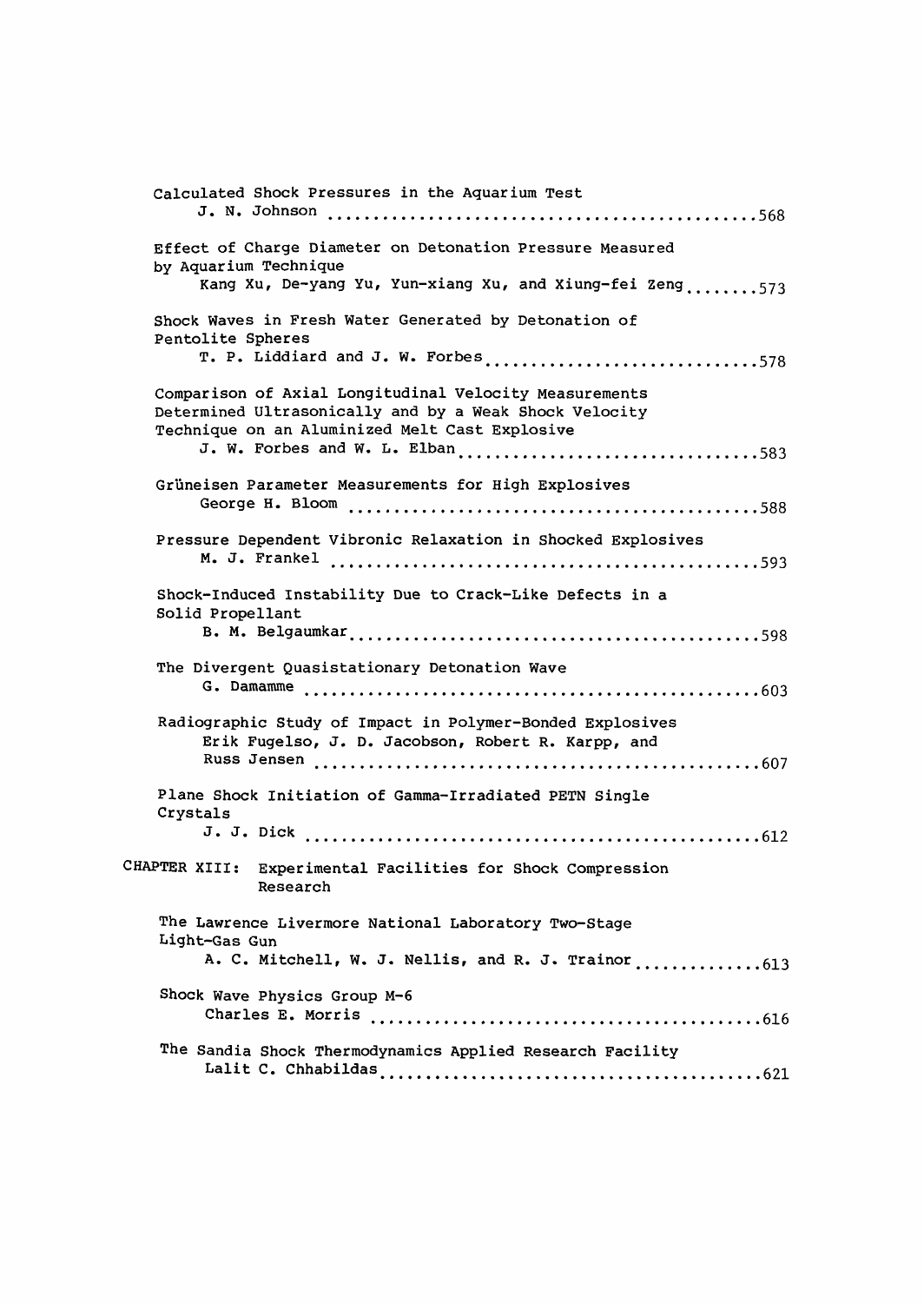Shock-Wave Experiments Using Explosives and Light-Gas Gun Facilities R. Cheret, P. Andriot, P. Chapron, C. Le Drean, J. M. Lezaud, R. Loichot, J. Martineau, and F. Olive ...... 626 Shock Wave Apparatus for Studying Minerals at High Pressure and Impact Phenomena on Planetary Surfaces Thomas J. Ahrens, Mark B. Boslough, Warren G. Ginn, Mario S. Vassiliou, Manfred A. Lange, J. Peter Watt, Ken-ichi Kondo, Robert F. Svendsen, Sally M. Rigden, and Edward M. Stolper 631 Boeing Shock Physics Laboratory R. M. Schmidt 634 Investigations of Hydrodynamic Stability Using Electron and Ion Beams F. C. Perry 639 Nuclear-Explosive-Driven Experiments C. E. Ragan 644 High Energy Laser Facilities at Lawrence Livermore National Laboratory N. C. Holmes 648 Shock Wave Facilities at Poulter Laboratory of SRI International W. J. Murri 652 Sandia 25-Meter Compressed Helium/Air Gun R. E. Setchell 657 Plate Impact Facility at Brown University R. J. Clifton 661 NSWC/WO Light Gas Gun and Explosive Facility E. R. Lemar, J. W. Forbes, J. O. Erkman, and J. W. Watt 663 Impact Physics Facilities at the University of Dayton Reseach Institute S. J. Bless 668 ISL Shock Wave Facilities F. Bauer 674 Facilities for the Study of Shock Induced Decomposition of High Explosives J. E. Vorthman 680